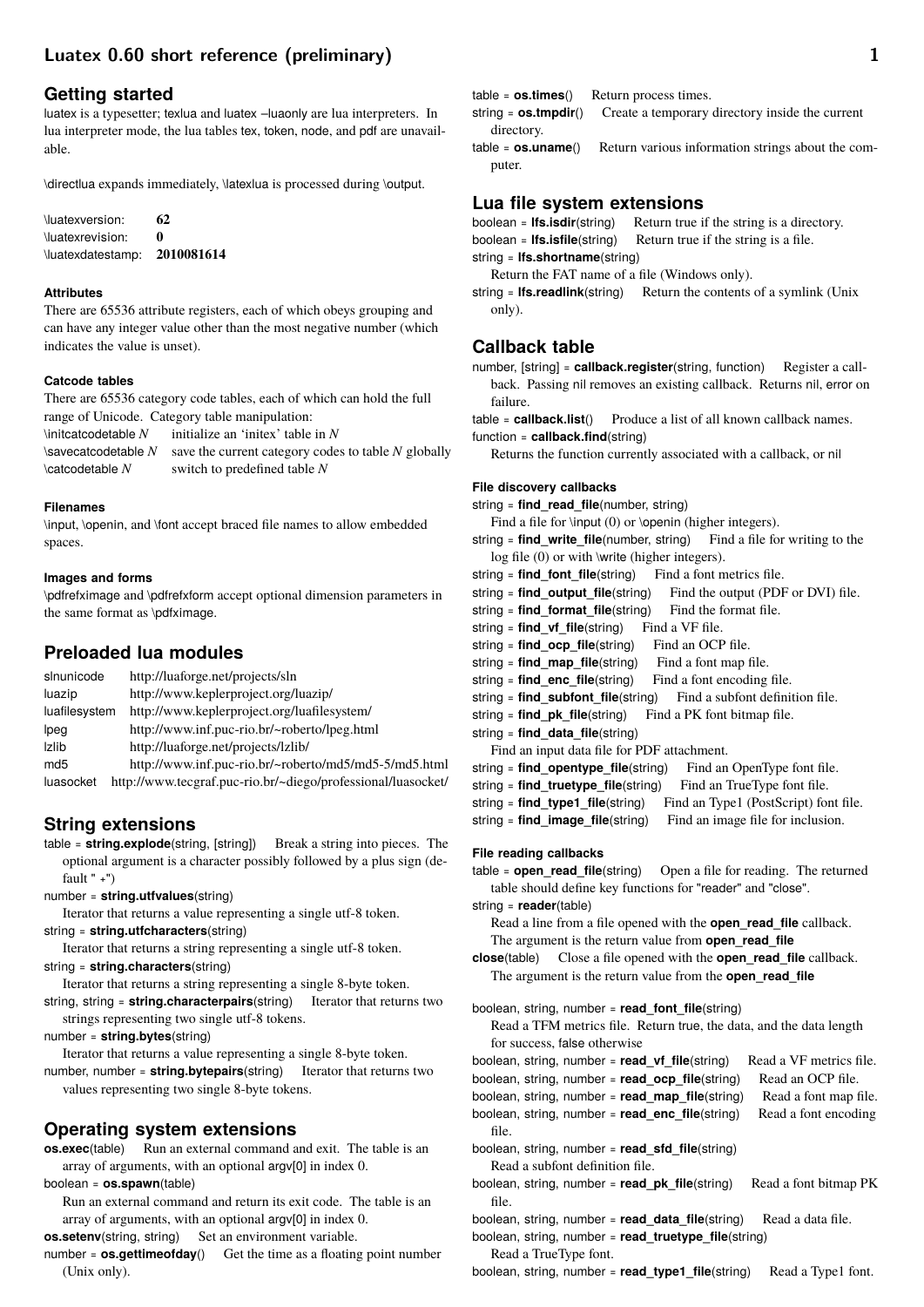boolean, string, number = **read\_opentype\_file**(string) Read an OpenType font.

## **Tokenisation changes callbacks**

string = **process\_input\_buffer**(string)

Modify the encoding of the input buffer.

string = **process** output buffer(string) Modify the encoding of the output buffer.

table = **token filter**() Override the tokenization process. Return value is a token or an array of tokens

### **Node list callbacks**

**buildpage** filter(string) Process objects as they are added to the main vertical list. The string argument gives some context.

#### **buildpage\_filter** context information: **value explanation**

|                | слрананон                                          |
|----------------|----------------------------------------------------|
| alignment      | a (partial) alignment is being added               |
| after output   | an output routine has just finished                |
| box            | a typeset box is being added                       |
| new graf       | the beginning of a new paragraph                   |
| vmode par      | \par was found in vertical mode                    |
| hmode par      | \par was found in horizontal mode                  |
| insert         | an insert is added                                 |
| penalty        | a penalty (in vertical mode)                       |
| before display | immediately before a display starts                |
| after display  | a display is finished                              |
| end            | LuaT <sub>E</sub> X is terminating (it's all over) |
|                |                                                    |

### node = **pre\_linebreak\_filter**(node, string)

Alter a node list before linebreaking takes place. The string argument gives some context.

**pre\_linebreak\_filter** context information:

| value                     | explanation                     |
|---------------------------|---------------------------------|
| $\langle$ empty $\rangle$ | main vertical list              |
| hbox                      | \hbox in horizontal mode        |
| adjusted_hbox             | \hbox in vertical mode          |
| vbox                      | \vbox                           |
| vtop                      | \vtop                           |
| align                     | \halign or \valign              |
| disc                      | discretionaries                 |
| insert                    | packaging an insert             |
| vcenter                   | \vcenter                        |
| local box                 | \localleftbox or \localrightbox |
| split off                 | top of a \vsplit                |
| split keep                | remainder of a \vsplit          |
| align_set                 | alignment cell                  |
| fin row                   | alignment row                   |
|                           |                                 |

node = **linebreak\_filter**(node, boolean)

Override the linebreaking algorithm. The boolean is true if this is a pre-display break.

- node = **post\_linebreak\_filter**(node, string) Alter a node list afer linebreaking has taken place. The string argument gives some context.
- node = **hpack\_filter**(node, string, number, string, string) Alter a node list before horizontal packing takes place. The first string gives some context, the number is the desired size, the second string is either "exact" or "additional" (modifies the first string), the third string is the desired direction

node = **vpack\_filter**(node, string, number, string, number, string) Alter a node list before vertical packing takes place. The second number is the desired max depth. See **hpack\_filter** for the arguments.

node = **pre\_output\_filter**(node, string, number, string, number, string) Alter a node list before boxing to \outputbox takes place. See **vpack\_filter** for the arguments.

**hyphenate**(node, node) Apply hyphenation to a node list. **ligaturing**(node, node) Apply ligaturing to a node list.

**kerning**(node, node) Apply kerning to a node list.

node = **mlist\_to\_hlist**(node, string, boolean) Convert a math node list

into a horizontal node list.

### **Font definition callback**

metrics = **define\_font**(string, number) Define a font from within lua code. The arguments are the user-supplied information, with negative numbers indicating scaled, positive numbers at

### **Event callbacks**

**pre\_dump**() Run actions just before format dumping takes place.

**stop run**() Run actions just before the end of the typesetting run.

**start run**() Run actions at the start of the typesetting run.

**start page number**() Run actions at the start of typeset page number message reporting.

**stop\_page\_number**() Run actions at the end of typeset page number message reporting.

**show error hook**() Run action at error reporting time.

**finish\_pdf\_file**() Run actions just before the PDF closing takes place.

## **Font table**

metrics = **font.read\_tfm**(string, number) Parse a font metrics file, at the size indicated by the number.

metrics = **font.read\_vf**(string, number)

Parse a virtual font metrics file, at the size indicated by the number. metrics = **font.getfont**(number) Fetch an internal font id as a lua table. **font.setfont**(number, metrics) Set an internal font id from a lua table.

boolean = **font.frozen**(number) True if the font is frozen and can no longer be altered.

number = **font.define**(metrics) Process a font metrics table and stores it in the internal font table, returning its internal id.

number = **font.nextid**() Return the next free font id number.

number = **font.id**(string) Return the font id of the font accessed by the csname given.

[number] = **font.current**([number]) Get or set the currently active font number = **font.max**() Return the highest used font id at this moment. number, metrics = **font.each**() Iterate over all the defined fonts.

# **Font loader table**<br>table = fontloader.info(string)

Get various information fields from an font file.

**fontloader.info** returned information:

| key         | tvpe   | explanation                                            |
|-------------|--------|--------------------------------------------------------|
| fontname    | strina | the PostScript name of the font                        |
| fullname    | strina | the formal name of the font                            |
| familyname  |        | string the family name this font belongs to            |
| weight      |        | string a string indicating the color value of the font |
| version     | strina | the internal font version                              |
| italicangle | float  | the slant angle                                        |

luafont, table = **fontloader.open**(string, [string]) Parse a font file and return a table representing its contents. The optional argument is the name of the desired font in case of font collection files. The optional return value contains any parser error strings.

Listing all of the substructure returned from **fontloader.open** would take too much room, see the big reference manual.

**fontloader.apply featurefile**(luafont, string) Apply a feature file to a fontloader table.

**fontloader.apply\_afmfile**(luafont, string)

Apply an AFM file to a fontloader table.

## **Image table**

| Full list of <image/> object fields: |        |                                                                   |  |
|--------------------------------------|--------|-------------------------------------------------------------------|--|
| field name                           | type   | description                                                       |  |
| depth                                | number | the image depth for LuaT <sub>F</sub> X (in scaled points)        |  |
| height                               | number | the image height for LuaT <sub>F</sub> X (in scaled points)       |  |
| width                                |        | number the image width for LuaT <sub>F</sub> X (in scaled points) |  |
| transform                            | number | the image transform, integer number 07                            |  |
| attr                                 | string | the image attributes for LuaT <sub>EX</sub>                       |  |
|                                      |        |                                                                   |  |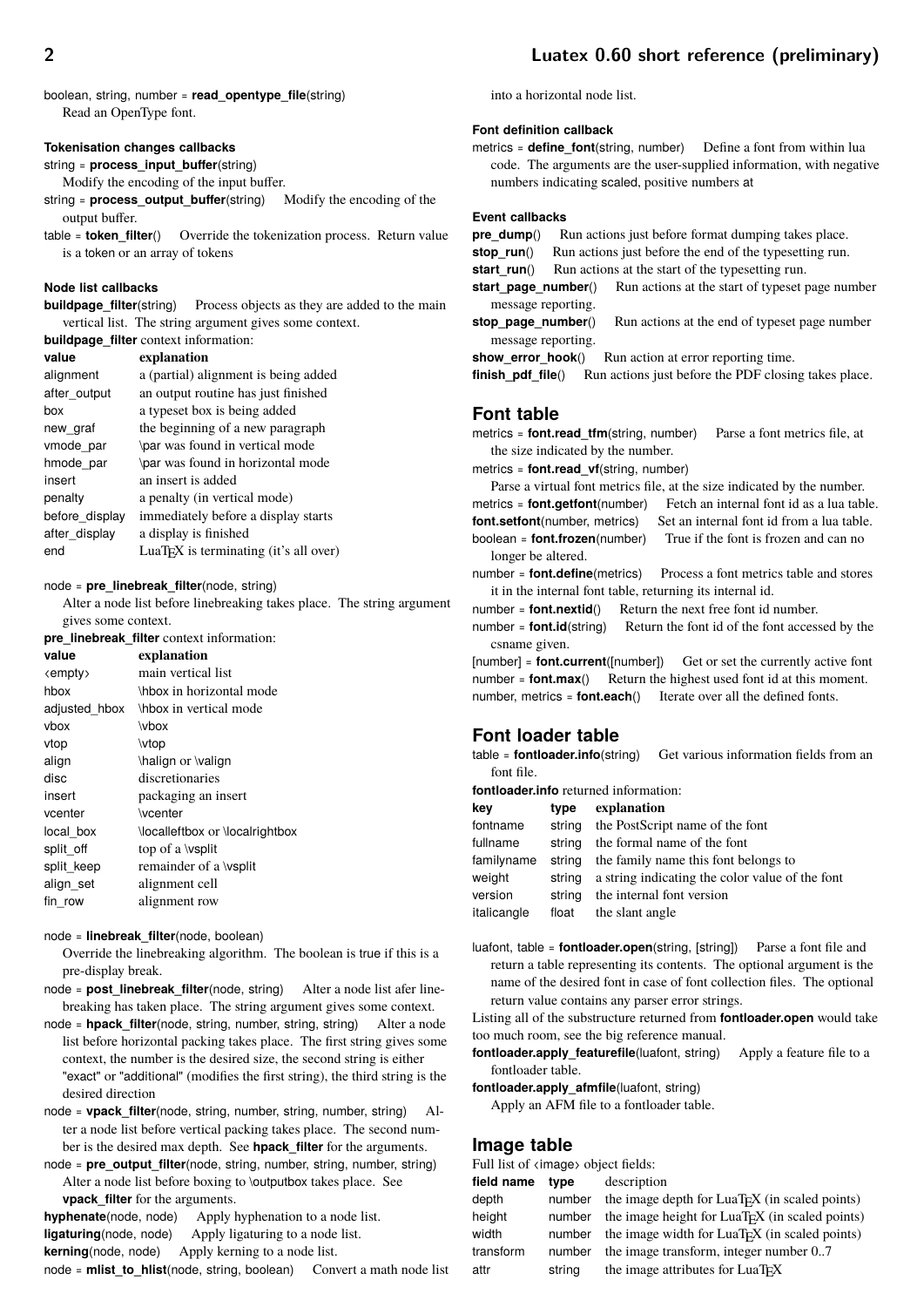| filename   | string | the image file name                                  |
|------------|--------|------------------------------------------------------|
| stream     | string | the raw stream data for an /Xobject /Form object     |
| page       | ??     | the identifier for the requested image page (type is |
|            |        | number or string, default is the number 1)           |
| pagebox    | string | the requested bounding box, one of none, media,      |
|            |        | crop, bleed, trim, art                               |
| bbox       | table  | table with 4 boundingbox dimensions llx, lly, urx,   |
|            |        | and ury overruling the pagebox entry                 |
| filepath   | string | the full (expanded) file name of the image           |
| colordepth | number | the number of bits used by the color space           |
| colorspace | number | the color space object number                        |
| imagetype  | string | one of pdf, png, jpg, jbig2, or nil                  |
| objnum     | number | the pdf image object number                          |
| index      | number | the pdf image name suffix                            |
| pages      | number | the total number of available pages                  |
| xsize      | number | the natural image width                              |
| ysize      | number | the natural image height                             |
| xres       | number | the horizontal natural image resolution (in DPI)     |
| yres       | number | the vertical natural image resolution (in DPI)       |

- image = **img.new**([table]) This function creates an 'image' object. Allowed fields in the table: "filename" (required), "width", "depth", "height", "attr", "page", "pagebox", "colorspace").
- table = **img.keys**() Returns a table with possible image table keys, including retrieved information.
- image = **img.scan**(image) Processes an image file and stores the retrieved information in the image object.
- image = **img.copy**(image) Copy an image.
- image = **img.write**(image) Write the image to the PDF file.
- image = **img.immediatewrite**(image) Write the image to the PDF file immediately.
- node = **img.node**(image) Returns the node associated with an image.

table = **img.types**() Returns a list of supported image types.

table = **img.boxes**() Returns a list of supported image bounding box names.

# **Kpathsea table**

**kpse.set\_program\_name**(string, [string])

Initialize the kpathsea library by setting the program name. The optional string allows explicit progname setting.

- kpathsea = **kpse.new**(string, [string]) Create a new kpathsea library instance. The optional string allows explicit progname setting.
- string = **kpse.find\_file**(string, [string], [boolean], [number]) Find a file. The optional string is the file type as supported by the standalone kpsewhich program (default is "tex", no autodiscovery takes place). The optional boolean indicates wether the file must exist. The optional number is the dpi value for PK files.

string = **kpse.lookup**(string, table) Find a file (extended interface). The **kpse.lookup** options match commandline arguments from kpsewhich:

| key        | type            | description                                  |
|------------|-----------------|----------------------------------------------|
| debug      | number          | set debugging flags for this lookup          |
| format     | string          | use specific file type (see list above)      |
| dpi        | number          | use this resolution for this lookup; default |
|            |                 | 600                                          |
| path       | string          | search in the given path                     |
| all        | boolean         | output all matches, not just the first       |
| must-exist | boolean         | search the disk as well as ls-R if necessary |
| mktexpk    | boolean         | disable/enable mktexpk generation for this   |
|            |                 | lookup                                       |
| mktextex   | boolean         | disable/enable mktextex generation for this  |
|            |                 | lookup                                       |
| mktexmf    | boolean         | disable/enable mktexmf generation for this   |
|            |                 | lookup                                       |
| mktextfm   | boolean         | disable/enable mktextfm generation for this  |
|            |                 | lookup                                       |
| subdir     | string or table | only output matches whose directory part     |
|            |                 | ends with the given string(s)                |

- **kpse.init\_prog**(string, number, string, [string]) Initialize a PK generation program. The optional string is the metafont mode fallback name
- string = **kpse.readable file**(string) Returns true if a file exists and is readable.
- string = **kpse.expand\_path**(string) Expand a path.
- string = **kpse.expand** var(string) Expand a variable.
- string = **kpse.expand braces**(string) Expand the braces in a variable.
- string = **kpse.show** path(string) List the search path for a specific file type.
- string = **kpse.var\_value**(string) Return the value of a variable.
- string = **kpse.version**() Return the kpathsea version.

## **Language table**

- language = **lang.new**([number]) Create a new language object, with an optional fixed id number.
- number = **lang.id**(language) Returns the current internal \language id number.
- [string] = **lang.hyphenation**(language, [string]) Get or set hyphenation exceptions.

**lang.clear\_hyphenation**(language)

Clear the set of hyphenation exceptions.

- string = **lang.clean**(string) Creates a hyphenation key from the supplied hyphenation exception.
- [string] = **lang.patterns**(language, [string])

Get or set hyphenation patterns.

- **lang.clear patterns**(language) Clear the set of hyphenation patterns.
- [number] = **lang.prehyphenchar**(language, [number]) Set the pre-hyphenchar for implicit hyphenation.
- [number] = **lang.posthyphenchar**(language, [number])
- Set the post-hyphenchar for implicit hyphenation. [number] = **lang.preexhyphenchar**(language, [number])
- Set the pre-hyphenchar for explicit hyphenation.

[number] = **lang.postexhyphenchar**(language, [number])

Set the post-hyphenchar for explicit hyphenation.

boolean = **lang.hyphenate**(node, [node]) Hyphenate a node list.

# **Lua table**

There are 65536 bytecode registers, that are saved in the format file. Assignments are always global.

function = **lua.getbytecode**(number)

Return a previously stored function from a bytecode register.

**lua.setbytecode**(number, function)

Save a function in a bytecode register.

They also be accessed via the virtual array lua.bytecode[].

The virtual array lua.name[] can be used to give names to lua chunks. To use lua.name[1], set lua.name[1] = 'testname' and \directlua1{rubbish}.

## **Metapost table**

string = **mplib.version**() Returns the mplib version.

mpinstance = **mplib.new**(table) Create a new metapost instance. mpdata = **mp:execute**(string) Execute metapost code in the instance. mpdata = **mp:finish**() Finish a metapost instance.

The return value of mp:execute and mp:finish is a table with a few possible keys (only status is always guaranteed to be present).

- log string output to the 'log' stream
- term string output to the 'term' stream
- error string output to the 'error' stream (only used for 'out of memory')
- status number the return value: 0=good, 1=warning, 2=errors, 3=fatal error
- fig table an array of generated figures (if any)

Handling of fig objects would take too much room here, please see the big reference manual.

table = **mp:statistics**() Returns some statistics for this metapost instance.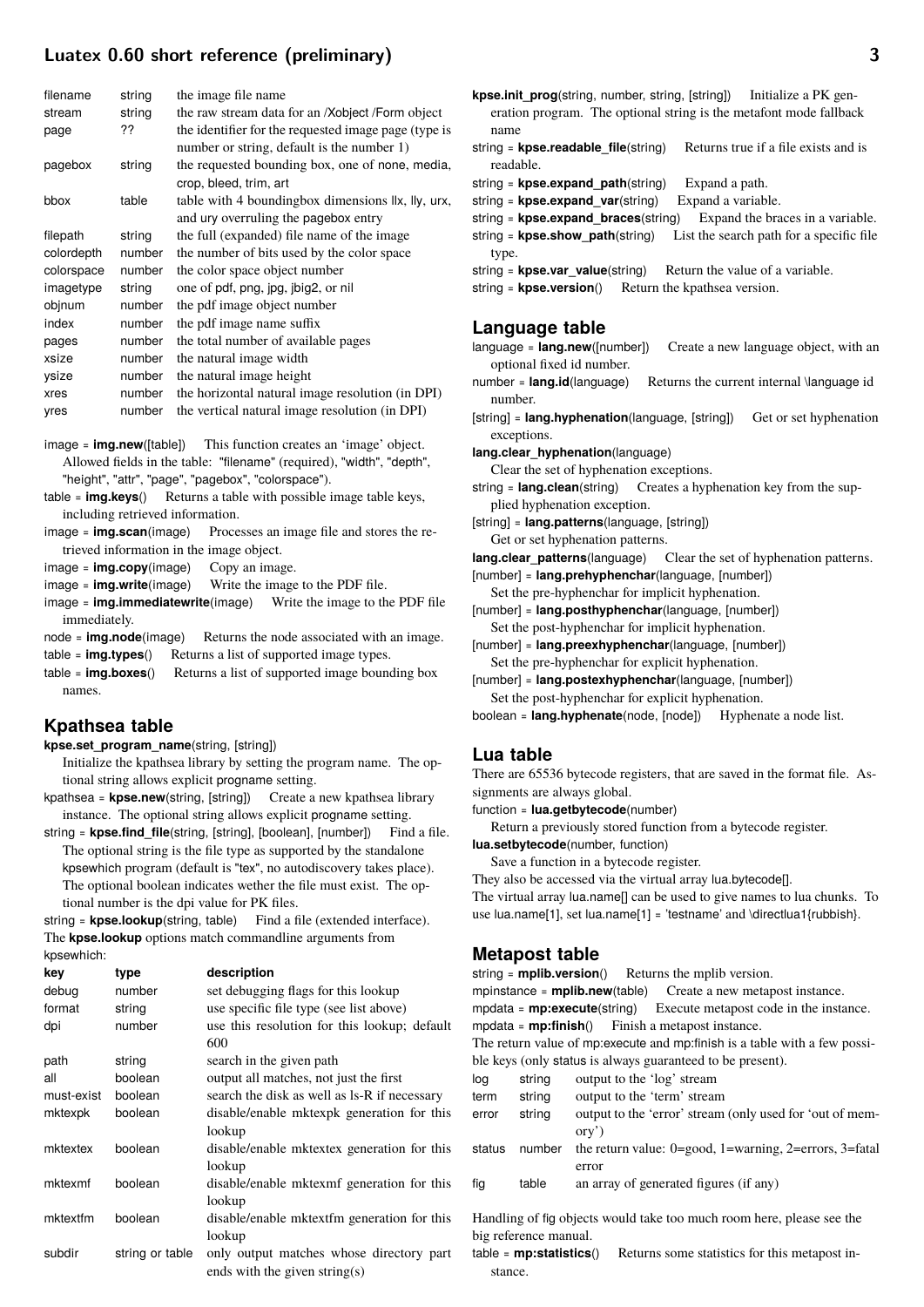number = **mp:char\_width**(string, number) Report a character's width. number = **mp:char\_height**(string, number) Report a character's height.

number = **mp:char\_depth**(string, number) Report a character's depth.

# **Node table**

- table = **node.types**() Return the list of node types.
- table = **node.whatsits**() Return the list of whatsit types.
- number = **node.id**(string) Convert a node type string into a node id number.
- number = **node.subtype**(string) Convert a whatsit type string into a node subtype number.
- string = **node.type**(number) convert a node id number into a node type string.
- table = **node.fields**(number, [number]) Report the fields a node type understands. The optional argument is needed for whatsits.

boolean = **node.has\_field**(node, string)

- Return true if the node understands the named field.
- node = **node.new**(number, [number]) Create a new node with id and (optional) subtype.
- **node.free**(node) Release a node.

**node.flush list**(node) Release a list of nodes.

- node = **node.copy**(node) Copy a node.
- node = **node.copy\_list**(node, [node]) Copy a node list.
- node, number = **node.hpack**(node, [number], [string], [string]) Pack a node list into a horizontal list. The number is the desired size, the first string is either "exact" or "additional" (modifies the first string), the second string is the desired direction
- node, number = **node.vpack**(node, [number], [string], [string]) Pack a node list into a vertical list. Arguments as for node.hpack
- number, number, number = **node.dimensions**([number], [number], [number], node, [node])

Return the natural dimensions of a (horizontal) node list. The 3 optional numbers represent glue\_set, glue\_sign, and glue\_order. The calculation stops just before the optional node (default end of list)

node = **node.mlist\_to\_hlist**(node, string, boolean) Recursively convert a math list into a horizontal list. The string differentiates display and inline, the boolean whether penalties are inserted

- node = **node.slide**(node) Move to the last node of a list while fixing next and prev pointers.
- node = **node.tail**(node) Return the last node in a list.
- number = **node.length**(node, [node]) Return the length of a node list. Processing stops just before the optional node.

number = **node.count**(number, node, [node])

- Return the count of nodes with a specific id in a node list. Processing stops just before the optional node.
- node = **node.traverse**(node) Iterate over a node list.

node = **node.traverse\_id**(number, node)

Iterate over nodes with id matching the number in a node list.

- node, node = **node.remove**(node, node) Extract and remove a second node from the list that starts in the first node.
- node, node = **node.insert\_before**(node, node, node) Insert the third node just before the second node in the list that starts at the first node.
- node, node = **node.insert\_after**(node, node, node) Insert the third node just after the second node in the list that starts at the first node.
- node = **node.first character**(node, [node]) Return the first character node in a list. Processing stops just before the optional node.

node, node, boolean = **node.ligaturing**(node, [node])

Apply the internal ligaturing routine to a node list. Processing stops just before the optional node.

node, node, boolean = **node.kerning**(node, [node])

Apply the internal kerning routine to a node list. Processing stops just before the optional node.

**node.unprotect\_glyphs**(node) Mark all characters in a node list as being processed glyphs.

**node.protect\_glyphs**(node) Mark all processed glyphs in a node list

as being characters.

- node = **node.last node**() Pops and returns the last node on the current output list.
- **node.write**(node) Appends a node to the current output list.
- boolean = **node.protrusion skippable**(node) Return true if the node could be skipped for protrusion purposes.
- number = **node.has attribute**(node, number, [number]) Return an attribute value for a node, if it has one. The optional number tests for a specific value

**node.set attribute**(node, number, number) Set an attribute value for a node.

number = **node.unset\_attribute**(node, number, [number])

Unset an attribute value for a node. The optional number tests for a specific value

# **Pdf table**

**pdf.print**([string], string)

Write directly to the PDF file (use in \latelua). The optional string is one of "direct" or "page"

number = **pdf.immediateobj**([number], [string], string, [string])

Write an object to the PDF file immediately. The optional number is an object id, the first optional string is "file", "stream", or "filestream". the second optional string contains stream attributes for the latter two cases.

number = **pdf.obj**([number], [string], string, [string]) Write an object to the PDF file. See "pdf.immediateobj" for arguments.

number = **pdf.reserveobj**()

- Reserve an object number in the PDF backend.
- **pdf.registerannot**(number) Register an annotation in the PDF backend.

## **Status table** table = **status.list**() Returns a table with various status items.

The current list is: **key explanation** pdf\_gone written pdf bytes

pdf\_ptr not yet written pdf bytes dvi\_gone written dvi bytes hash size size of hash param\_size parameter stack size

dvi\_ptr not yet written dvi bytes total\_pages number of written pages output\_file\_name name of the pdf or dvi file log name name of the log file banner terminal display banner var\_used variable (one|-|word) memory in use dyn\_used token (multi|-|word) memory in use str\_ptr number of strings init\_str\_ptr number of iniT<sub>E</sub>X strings max\_strings maximum allowed strings pool\_ptr string pool index init\_pool\_ptr iniTEX string pool index<br>pool\_size current size allocated for current size allocated for string characters node\_mem\_usage a string giving insight into currently used nodes var\_mem\_max number of allocated words for nodes fix\_mem\_max number of allocated words for tokens fix\_mem\_end maximum number of used tokens cs count number of control sequences hash extra extra allowed hash font ptr number of active fonts max in stack max used input stack entries max\_nest\_stack max used nesting stack entries max param stack max used parameter stack entries max buf stack max used buffer position max save stack max used save stack entries stack size input stack size nest size nesting stack size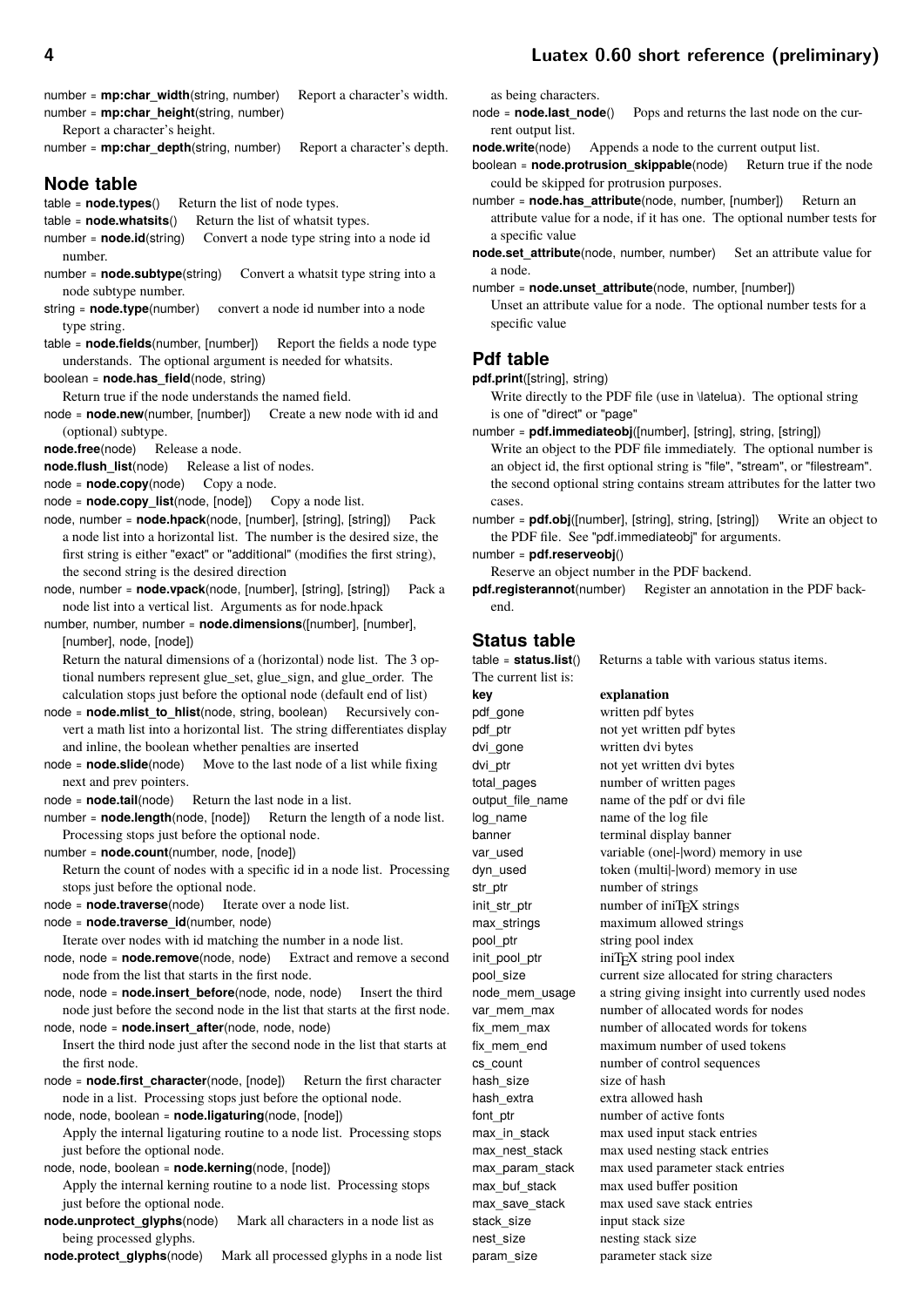buf\_size current allocated size of the line buffer save size save stack size obj\_ptr max pdf object pointer obj tab size pdf object table size pdf os cntr max pdf object stream pointer pdf os objidx pdf object stream index pdf\_dest\_names\_ptr max pdf destination pointer dest names size pdf destination table size pdf mem ptr max pdf memory used pdf mem size pdf memory size largest used mark max referenced marks class filename name of the current input file inputid numeric id of the current input linenumber location in the current input file lasterrorstring last error string luabytecodes number of active Lua bytecode registers luabytecode\_bytes number of bytes in Lua bytecode registers luastate\_bytes number of bytes in use by Lua interpreters output\_active true if the \output routine is active callbacks total number of executed callbacks so far indirect\_callbacks number of those that were themselves a result of other callbacks (e.g. file readers) luatex\_svn the luatex repository id (added in 0.51) luatex\_version the luatex version number (added in 0.38) luatex\_revision the luatex revision string (added in 0.38) ini\_version true if this is an iniTEX run (added in 0.38)

## **Typesetting table**

- **tex.set**([string], string, value) Set a named internal register. The optional string is the literal "global". Also accepts a predefined csname string.
- value = **tex.get**(string) Get a named internal register. Also accepts a predefined csname string.

Many of LuaT<sub>E</sub>X's internal parameters can be queried and set this way, but not nearly all. The big reference manual has an extensive list.

**tex.setattribute**([string], number, number) Set an attribute register. The optional string is the literal "global". Also accepts a predefined csname string.

number = **tex.getattribute**(number)

Get an attribute register. Also accepts a predefined csname string. **tex.setbox**([string], number, node) Set a box register. The optional

string is the literal "global". Also accepts a predefined csname string. node = **tex.getbox**(number) Get a box register. Also accepts a predefined csname string.

**tex.setcount**([string], number, number)

Set a count register. The optional string is the literal "global". Also accepts a predefined csname string.

number = **tex.getcount**(number) Get a count register. Also accepts a predefined csname string.

**tex.setdimen**([string], number, number)

Set a dimen register. The optional string is the literal "global". Also accepts a predefined csname string.

number = **tex.getdimen**(number) Get a dimen register. Also accepts a predefined csname string.

**tex.setskip**([string], number, node) Set a skip register. The optional string is the literal "global". Also accepts a predefined csname string. node = **tex.getskip**(number)

Get a skip register. Also accepts a predefined csname string.

**tex.settoks**([string], number, string) Set a toks register. The optional string is the literal "global". Also accepts a predefined csname string. string = **tex.gettoks**(number)

Get a toks register. Also accepts a predefined csname string. The items above can also be accessed directly via virtual arrays: tex.attributes[], tex.box[], tex.count[], tex.dimen[], tex.skip[], tex.toks[]. **tex.setmath**([string], string, string, number) Set an internal math pa-

rameter. The optional string is the literal "global". The first string is like the csname but without the Umath prefix, the second string is a

style name minus the style suffix.

number = **tex.getmath**(string, string) Get an internal math parameter. The first string is like the csname but without the Umath prefix, the second string is a style name minus the style suffix.

**tex.print**([number], string, [string]) Print a sequence of strings (not just two) as lines. The optional argument is a catcode table id.

**tex.sprint**([number], string, [string]) Print a sequence of strings (not just two) as partial lines. The optional argument is a catcode table id. **tex.tprint**(table, [table]) Combine any number of tex.sprint's into a

single function call. **tex.write**(string) Print a sequence of strings (not just two) as detok-

enized data.

number = **tex.round**(number) Round a number.

number = **tex.scale**(number, number) Multiplies the first number (or all fields in a table) with the second argument (if the first argument is a table, so is the return value).

number = **tex.sp**(string) Convert a dimension string to scaled points. **tex.definefont**([boolean], string, number)

Define a font csname. The optional boolean indicates for global definition, the string is the csname, the number is a font id.

**tex.error**(string, [table]) Create an error that is presented to the user. The optional table is an array of help message strings.

**tex.enableprimitives**(string, table)

Enable the all primitives in the array using the string as prefix.

table = **tex.extraprimitives**(string, [string]) Return all primitives in a (set of) extension identifiers. Valid identifiers are: "tex", "core", "etex", "pdftex", "omega", "aleph", and "luatex".

table = **tex.primitives**() Returns a table of all currently active primitives, with their meaning.

number = **tex.badness**(number, number) Compute a badness value. **tex.linebreak**(node, table) Run the line breaker on a node list. The table lists settings.

| The tex.linebreak parameters: |                 |                                 |
|-------------------------------|-----------------|---------------------------------|
| name                          | type            | description                     |
| pardir                        | string          |                                 |
| pretolerance                  | number          |                                 |
| tracingparagraphs             | number          |                                 |
| tolerance                     | number          |                                 |
| looseness                     | number          |                                 |
| hyphenpenalty                 | number          |                                 |
| exhyphenpenalty               | number          |                                 |
| pdfadjustspacing              | number          |                                 |
| adjdemerits                   | number          |                                 |
| pdfprotrudechars              | number          |                                 |
| linepenalty                   | number          |                                 |
| lastlinefit                   | number          |                                 |
| doublehyphendemerits          | number          |                                 |
| finalhyphendemerits           | number          |                                 |
| hangafter                     | number          |                                 |
| interlinepenalty              | number or table | if a table, then it is an array |
|                               |                 | like \interlinepenalties        |
| clubpenalty                   | number or table | if a table, then it is an array |
|                               |                 | like \clubpenalties             |
| widowpenalty                  | number or table | if a table, then it is an array |
|                               |                 | like \widowpenalties            |
| brokenpenalty                 | number          |                                 |
| emergencystretch              | number          | in scaled points                |
| hangindent                    | number          | in scaled points                |
| hsize                         | number          | in scaled points                |
| leftskip                      | glue_spec node  |                                 |
| rightskip                     | glue_spec node  |                                 |
| pdfeachlineheight             | number          | in scaled points                |
| pdfeachlinedepth              | number          | in scaled points                |
| pdffirstlineheight            | number          | in scaled points                |
| pdflastlinedepth              | number          | in scaled points                |
| pdfignoreddimen               | number          | in scaled points                |
| parshape                      | table           |                                 |